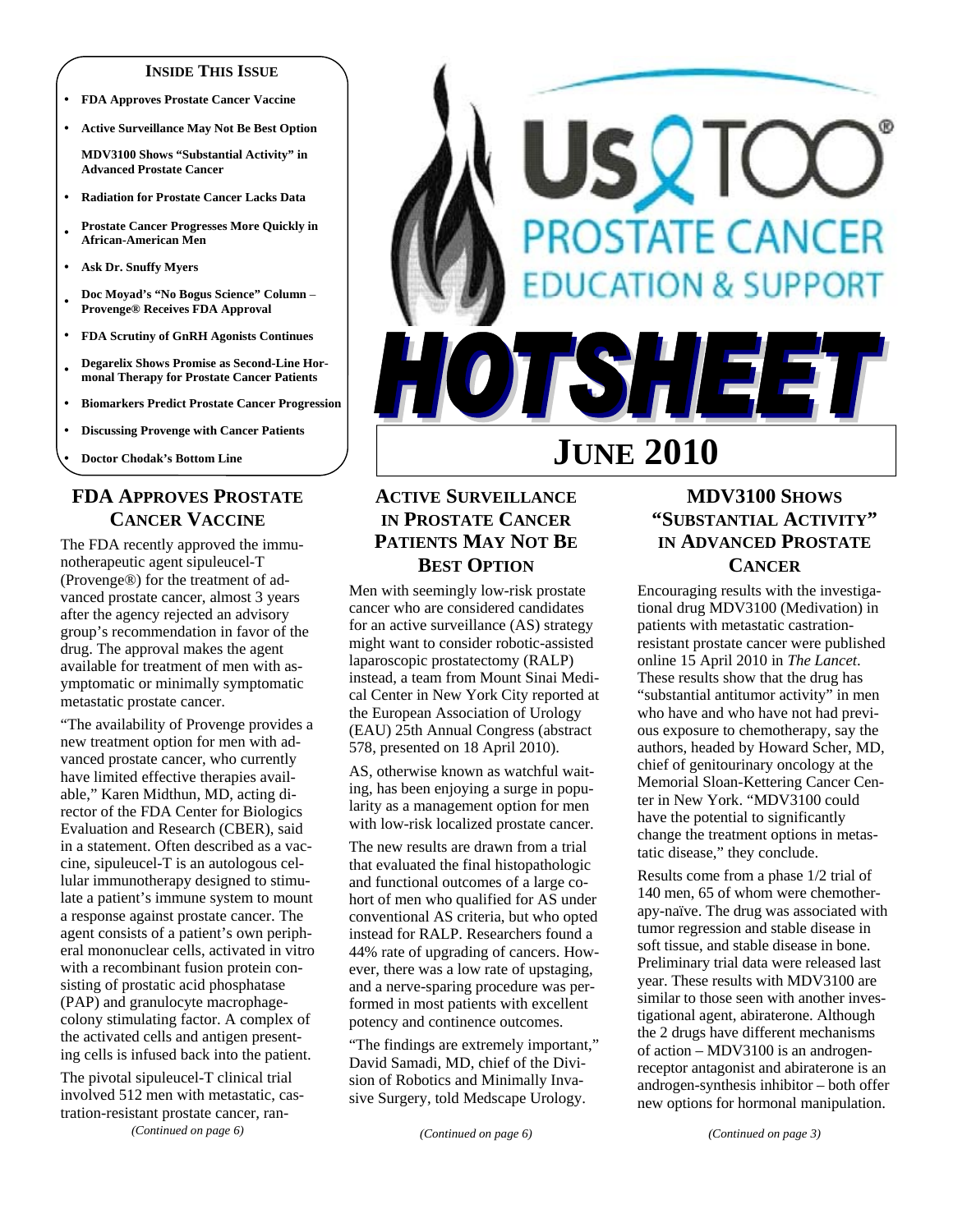THIS ISSUE OF THE US TOO PROSTATE CANCER HOTSHEET IS MADE POSSIBLE BY CHARITABLE CONTRIBUTIONS FROM

# Genentech IN BUSINESS FOR LIFE *AND PEOPLE LIKE YOU!*

ITEMS CONTAINED IN US TOO PUBLICATIONS ARE OBTAINED FROM VARIOUS NEWS SOURCES AND ED-ITED FOR INCLUSION. WHERE AVAILABLE, A POINT-OF-CONTACT IS PROVIDED.

REFERENCES TO PERSONS, COMPANIES, PRODUCTS OR SERVICES ARE PROVIDED FOR INFORMATION ONLY AND ARE NOT ENDORSEMENTS. READERS SHOULD CONDUCT THEIR OWN RESEARCH INTO ANY PERSON, COMPANY, PRODUCT OR SERVICE, AND CONSULT WITH THEIR LOVED ONES AND PERSONAL PHYSICIAN BEFORE DECIDING ON ANY COURSE OF ACTION.

THE INFORMATION AND OPINIONS EXPRESSED IN THIS PUBLICATION ARE NOT RECOMMENDATIONS FOR ANY MEDICAL TREATMENT, PRODUCT SERVICE OR COURSE OF ACTION BY US TOO INTERNATIONAL, INC., ITS OFFICERS AND DIRECTORS, OR THE EDITORS OF THIS PUBLICATION. FOR MEDICAL, LEGAL OR OTHER AD-VICE, PLEASE CONSULT PROFESSIONAL(S) OF YOUR CHOICE.

*HOTSHEET* EDITORIAL TEAM:

JONATHAN MCDERMED, PHARMD PAMELA BARRETT THOMAS N. KIRK

#### US TOO INTERNATIONAL STAFF:

THOMAS N. KIRK, PRESIDENT AND CEO PAMELA BARRETT, DEVELOPMENT DIRECTOR TERRI GIBBONS, CHAPTER SERVICES PROGRAM MANAGER JAQUELINE KONIECZKA, OFFICE MANAGER RYAN MAGUIRE, COMMUNICATIONS **COORDINATOR** 

#### US TOO BOARD OF DIRECTORS:

*EXECUTIVE COMMITTEE/OFFICERS*

FRED MILLS, CHAIRMAN KAY LOWMASTER, MSW, LCSW, VICE-CHAIR CARL FRANKEL, ESQ., SECRETARY DAVID P. HOUCHENS, PHD, TREASURER RIDGE TAYLOR, ASSISTANT TREASURER/SECRETARY

*DIRECTORS:* 

GREG BIELAWSKI JERRY HARDY JEAN JEFFRIES DAVID M. LUBAROFF, PHD RICK LYKE, APR THOMAS N. KIRK, PRESIDENT AND CEO

US TOO INTERNATIONAL, INC. IS INCORPORATED IN THE STATE OF ILLINOIS AND RECOGNIZED AS A 501(C)(3) NOT-FOR-PROFIT CHARITABLE CORPORATION

#### **DONATIONS / GIFTS TO US TOO ARE TAX DEDUCTIBLE**

5003 FAIRVIEW AVE. DOWNER'S GROVE, IL 60515 PHONE: (630) 795-1002 / FAX: (630) 795-1602

**WEBSITE: WWW.USTOO.ORG**

COPYRIGHT 2010, US TOO INTERNATIONAL, INC.

## **RADIATION FOR PROSTATE CANCER LACKS DATA**

There is not enough evidence to sort out the effect of various radiation treatments (RT) for prostate cancer patients, especially newer, so-called focused RT, an advisory panel told the US Medicare agency in April.

The Center for Medicare and Medicaid Services (CMS) panel of outside experts said large gaps in available data make it hard to weigh the impact particular RT options may have on patients, including possible death or side effects. But it was divided over how to collect much-needed information. There is "insufficient evidence across the board," said panel chairman Clifford Goodman, a senior vice president at the Lewin Group.

CMS, which oversees the Medicare insurance program for 45 million elderly and disabled Americas, is taking a closer look at such treatments at a time of great debate over how to treat the cancer that affects roughly more than 2 million men in the US. About 40 percent of Medicare patients are men. While the agency has no immediate plans to change its reimbursement rates for RT, it will weigh the advice and could use it to later revisit its payment policies. Any changes could impact device makers such as Accuray Inc, Siemens AG, TomoTherapy, and Varian Medical Systems.

Surgery, RT and simply "watchful waiting" are all possible courses of action. But researchers are increasingly concerned that excessive screening may be leading to over-aggressive treatment when studies show many prostate cancers grow so slowly that most men will die from other causes first.

CMS said reviewing all of the possible therapies would be too big a task for its advisers at one meeting. In looking just at RT, the advisers lamented the fact that just a handful of studies have been done and that most don't follow patients long-term for at least five years. Radiologists that use the treatments told the panel more data is being done. Panelists were split over whether strict, randomized controlled trials, patient registries and other types of informational gathering were most needed. Many urged various medical groups to band together to

*(Continued on page 5)* 

# **PROSTATE CANCER PRO-GRESSES MORE QUICKLY IN AFRICAN-AMERICAN MEN**

Prostate cancer appears to transition from latent to aggressive disease sooner, and to grow more rapidly, in African-American (AA) men than in men of European-American ancestry, US researchers report in the May 2010 issue of the *Journal of Urology* (Vol. 183, pp. 1792-7, 2010). The study drew data from three sources: a collection of prostate specimens following autopsies, a radical prostatectomy (RP) database and a Detroit public health database.

Using these sources, Dr. Isaac J. Powell of Wayne State University School of Medicine in Detroit and colleagues found that although the average age at diagnosis did not differ between the two races, RP specimens from black men had greater cancer volume and higher Gleason grade. Prostate cancer was four times as likely to be advanced or metastatic in black as in white men.

Even after adjusting for socioeconomic disparity, treatment differences and lessaggressive screening, the incidence of prostate cancer was 60% greater among AA than European-American men, Dr. Powell stated. This difference is "based on genetic and biologic factors which may include lifestyle variations," Dr. Powell said, but he couldn't assign a percentage to any of the contributions to the increased incidence. Lifestyle factors that might contribute to the higher rate of prostate cancer among black men include obesity and diets high in fat.

Two commentaries, one by Dr. Stephen Freedland of Duke University Medical Center and another by Dr. James Mohler of the Roswell Park Cancer Institute, both emphasize the complexity of the factors underlying the racial disparity in prostate cancer incidence and mortality.

Dr. Freedland writes, "Although (the authors') contention that prostate cancer grows more rapidly and transforms earlier from latent to aggressive disease in AA men requires validation, it is undisputed that AA men bear a greater prostate cancer burden....Continued efforts to vigorously screen for prostate cancer and understand underlying reasons for more aggressive disease in AA men are desperately needed."

*Reuters Health, 20 April 2010*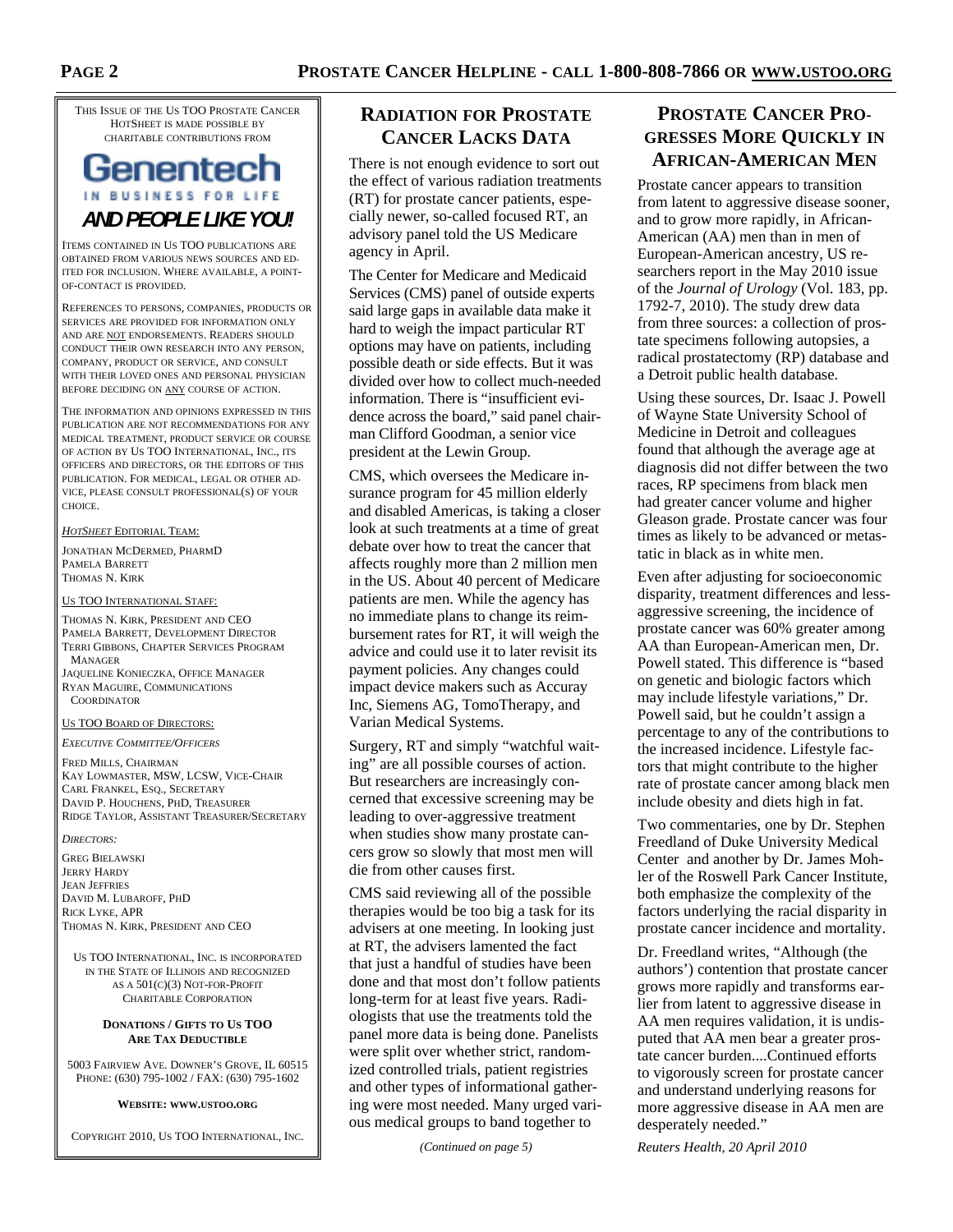#### **MDV3100**

*(Continued from page 1)* 

"Both of these drugs look promising," said William Dahut, MD, clinical director of the National Cancer Institute in Bethesda, MD, who co-wrote an accompanying editorial. In an interview with Medscape Oncology, he predicted that – if and when they reach the market – these drugs will be used in men who have progressed on hormonal therapy before they consider chemotherapy, pointing out that these new drugs are oral and are better tolerated.

Until recently, prostate cancer that progressed despite hormonal treatment was considered to be "hormone refractory," Dr. Dahut explained. However, this term has been changed to "hormone resistant," or castration-resistant, because there are men who respond to further hormone manipulation. But for those who are not responding, often the only remaining option has been chemotherapy with docetaxel, which has been shown to improve survival.

So far, there are no survival data for the new drugs, but results seen so far related to PSA levels and time to progression closely compare with those seen in older trials with docetaxel, Dr. Dahut said.

Both new drugs are now in phase 3 trials with a survival end point, and the hope is that they will show an increase in survival. These trials are being conducted in men who have progressed on chemotherapy – the patient population with the greatest medical need, Dr. Dahut explained. This is also the population in which an impact on survival (needed for regulatory approval) can be shown most quickly.

However, these are not the patients in whom these drugs are likely to be used in clinical practice, or in whom "they will work the best," Dr. Dahut said. The new agents are more likely to be used as an option in men who have progressed on hormonal therapy, before chemotherapy, he said.

Dr. Scher agreed, and pointed out that a trial in this chemotherapy-naïve population is already underway with abiraterone, and one with MDV3100 is planned to start soon. Dr. Dahut added that in the MDV3100 trial, where the PSA decline

*(Continued on page 8)* 

*Editors' note*: In the spirit of information sharing, we have invited certain physicians and others to provide comments and opinions for Us TOO's *HotSheet.* It is our desire to enrich the content of the *HotSheet* to empower the reader. This piece contains the opinions and thoughts of its author and is not necessarily those of Us TOO International.

#### On what basis do you decide that a man is a good candidate for active surveillance for his prostate cancer? If so, what follow-up should the patient do?

I have delved into this question in great detail in two recent issues of my newsletter – Prostate Forum, Vol. 11, #9 and Vol. 11, #10. First, it is important to make sure your cancer is not too aggressive for active surveillance. At present, I think the best candidates have a Gleason  $6(3+3)$  that is less than one cm in diameter. I also want to make sure that the cancer does not approach or invade the prostate capsule. I also think the cancer should not be highly vascular.

Our typical work up at AIDP would include an endorectal MRI to make sure the cancer does not involve the capsule. We also like to have a color Doppler ultrasound done. This technique can tell us if the lesion is vascular. It also excels at finding lesions missed by endorectal MRI and routine transrectal ultrasound. About a quarter to a third of the patients we send for color Doppler ultrasound

#### **ASK DR. SNUFFY MYERS**

are found to have a higher grade or larger lesion missed by the other methods. The saturation biopsy has been advocated because it is also not likely to miss any high-grade cancer. While this certainly seems to be the case, it also causes significant side effects and I rarely recommend this at present.

There are several blood tests I think are important. At AIDP, we use the total and percent free PSA to both identify high-risk patients and to follow the impact of active surveillance. If the percent free PSA starts to increase toward normal (approaching 25%), repeat imaging studies will commonly show disappearance of the cancer. I like to include the serum prostatic acid phosphatase (PAP) as it tends to go up if the cancer has spread beyond the gland. Recently, a test has become available that can detect circulating prostate cancer cells. This is of considerable use in advanced disease. I am looking at it as a means of identifying high-risk prostate cancer.

Active surveillance should also include optimal health. I measure serum 25 hydroxyvitamin D levels and treat any vitamin D deficiency. I measure the dihydrotestosterone and discuss with the patient the value of suppressing this. I also recommend a Mediterranean hearthealthy diet. And I aim for an LDL cholesterol level below 100 and a systolic blood pressure less than 130.

From Passion To Action: Us TOO at 20 The UsTOO International Summit, Symposium & Celebration for Men and their Families Battling Prostate Cancer AUGUST 20 - 21, 2010 · CHICAGO, ILLINOIS

#### Join the Fun and Excitement!!!

- A Pre-symposium Advocacy Summit: moving beyond the confusion on prostate cancer screening guidelines & updates on research priorities in imaging.
- 2-day Educational Symposium: with respected MDs, active survivors & family members addressing the latest on treatment approaches & critical research, status of new or potential breakthroughs & examples of citizen action.
- Exhibits & "Meet the Authors."
- 20th Anniversary Dinner & Awards Celebration.
- Quality Hotel! Great Rate! Easy Location!
- Pints for Prostates Gourmet Beer-Tasting Fundraiser.



To Learn More and Register www.ustoo.org/2010symposium or Call 1-800-808-7866 Space is Limited **REGISTER TODAY!** Early Bird Discounts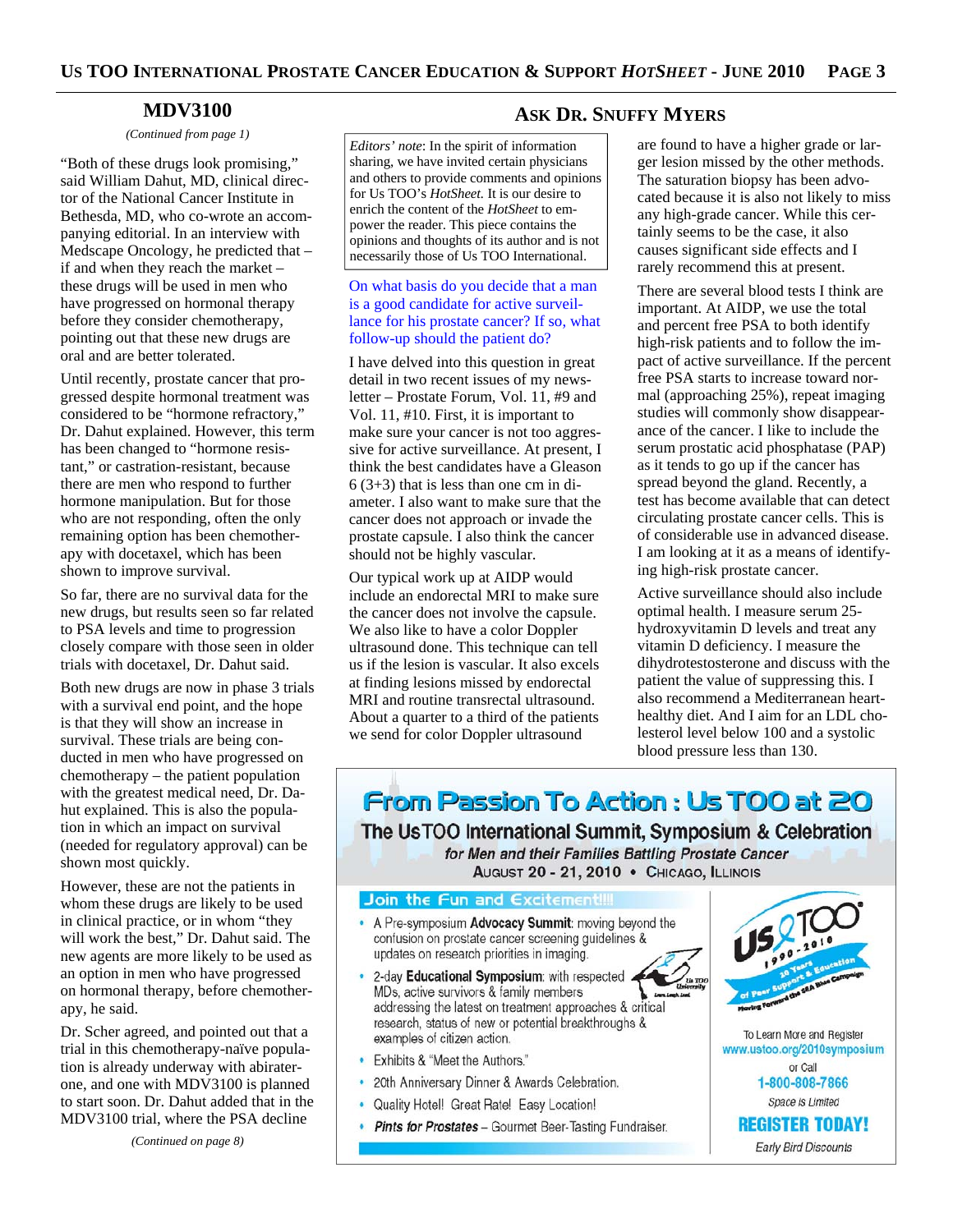# **DOC MOYAD'S WHAT WORKS & WHAT IS WORTHLESS COLUMN, ALSO KNOWN AS "NO BOGUS SCIENCE" COLUMN**

**"Provenge® gets FDA approved! My strike/boycott of my own column is officially over!"**

Mark A. Moyad, MD, MPH, University of Michigan Medical Center, Department of Urology

*Editors' note*: In the spirit of information sharing, we have invited certain physicians and others to provide comments and opinions for Us TOO's *HotSheet.* It is our desire to enrich the content of the *HotSheet* to empower the reader. This piece contains the opinions and thoughts of its author and is not necessarily those of Us TOO International.

**Bottom Line:** The FDA approved Provenge, and now it is time to pass some of the most important information on to you about this therapy. The company (Dendreon Incorporated) phone number that can help answer most of your immediate questions is 1-877-336- 3736 (open Monday through Friday 8 AM to 11 PM Eastern Standard Time). Once you call the number there will be an initial recording that will tell you if you are a "health care provider… press 1" and if you are a "patient or caregiver… press 2". And, after this you get to talk to a real person that can answer many of your questions! The other choice is to go to <www.provenge.com> for more information.

I have very little to say here because I am almost speechless (okay, not really – I always have plenty to say). It was one of the best days of my life! I got a call from a patient advocate who said Provenge was approved! Wow! Wow spelled backwards.

I just want to first and foremost thank Tom Kirk, Jim Kiefert, Tom Farrington, Jan Manarite and her son Mico, Dr. Paul Schellhammer, my son Nicholas, my wife Mia, and all the other peaceful and wonderful rally members that were there on June 7, 2007 in Washington, DC. It took almost 3 years and another clinical trial, but the results came in and the FDA approved the product, and this is simply wonderful.

Am I bitter and upset that it took so long? No way! It was worth the fight, and I do believe that it changed the way cancer medications and human beings will be treated in the future. The one lesson on life is that when there is clear

positive vote in 2007 that the drug is safe and efficacious, and it does NOT get approved in a clinical situation where patients and their families are desperate for anything, well of course there is going to be a potential controversy. There should have been an official statement, press conference, or logical and simple explanation for the nonapproval that could have been transmitted to all advocacy groups, and to the patients. Us TOO and other groups would have welcomed and helped with this educational opportunity! This was one of the primary requests that we asked for in our private meeting in Washington DC in 2007. So, when this basic explanation that the patients deserved on some level did NOT occur there was a lot of confusion, sadness, and eventual anger that followed.

I hope that this is one of the biggest lessons that get passed on to the next generation. When a decision is being made by human beings, that seem so critical to the future of many other human lives, doesn't it seem to be just as critical for all of us to behave in a humane way, for the sake of humanity. Would this have been an acceptable way of handling things if this was a breast cancer, or AIDS drug for example, and the vote was overwhelmingly positive yet the medication was still delayed or rejected?

We were not really asking for immediate approval in 2007, just primarily an explanation of why the perception and reality of the Provenge decision by the FDA was so oppositely juxtaposed. Finally, I am just happy for the patients and their families, and I am appreciative for all those men and their families that volunteered for the Provenge clinical trials so that this day could be reached.

Thank you! Thank you! Thank you!

*Reference: Patient advocates and Us TOO* 

# **FDA SCRUTINY OF GNRH AGONISTS CONTINUES**

Although an FDA safety review of the gonadotropin-releasing hormone (GnRH) agonist class of prostate cancer drugs has not yet been concluded, the agency is advising that the risks of these drugs be considered carefully before beginning treatment.

Risks include diabetes, myocardial infarction, stroke, and sudden death and were detailed this year in a joint advisory issued by the American Heart Association, the American Urological Association, and the American Cancer Society.

In a statement announcing its ongoing review, the agency recommended that physicians monitor patients on GnRH therapy for diabetes and cardiovascular disease and that they manage cardiovascular risk factors, including increases in blood pressure, cholesterol, blood sugar, weight, and smoking "according to current clinical practice."

GnRH agonist therapy is also used for some conditions in female and pediatric patients, but a comparative risk of side effects has not been studied or evaluated, the agency release noted.

In describing its review to date, the FDA noted that most of the observational studies done to date found small increased risks for diabetes and cardiovascular disease with GnRH agonists, the studies had limitations, including variable definitions of androgen deprivation therapy and cardiovascular disease, detection bias, missing data on risk factors, and limited information on drugs, doses, and dosing schedule.

GnRH agonists currently on the market include leuprolide acetate (Lupron®, Viadur®, Eligard®, and various generics), goserelin acetate (Zoladex®), triptorelin pamoate (Trelstar®), histrelin acetate (Vantas®), and nafarelin acetate (Synarel®).

*MedPage Today, 3 May 2010* 

## **HELP LIGHT THE WHITE HOUSE BLUE THIS SEPTEMBER FOR PROSTATE CANCER AWARENESS!**

Learn more at <http://mynewyorkminute.org/?p=106>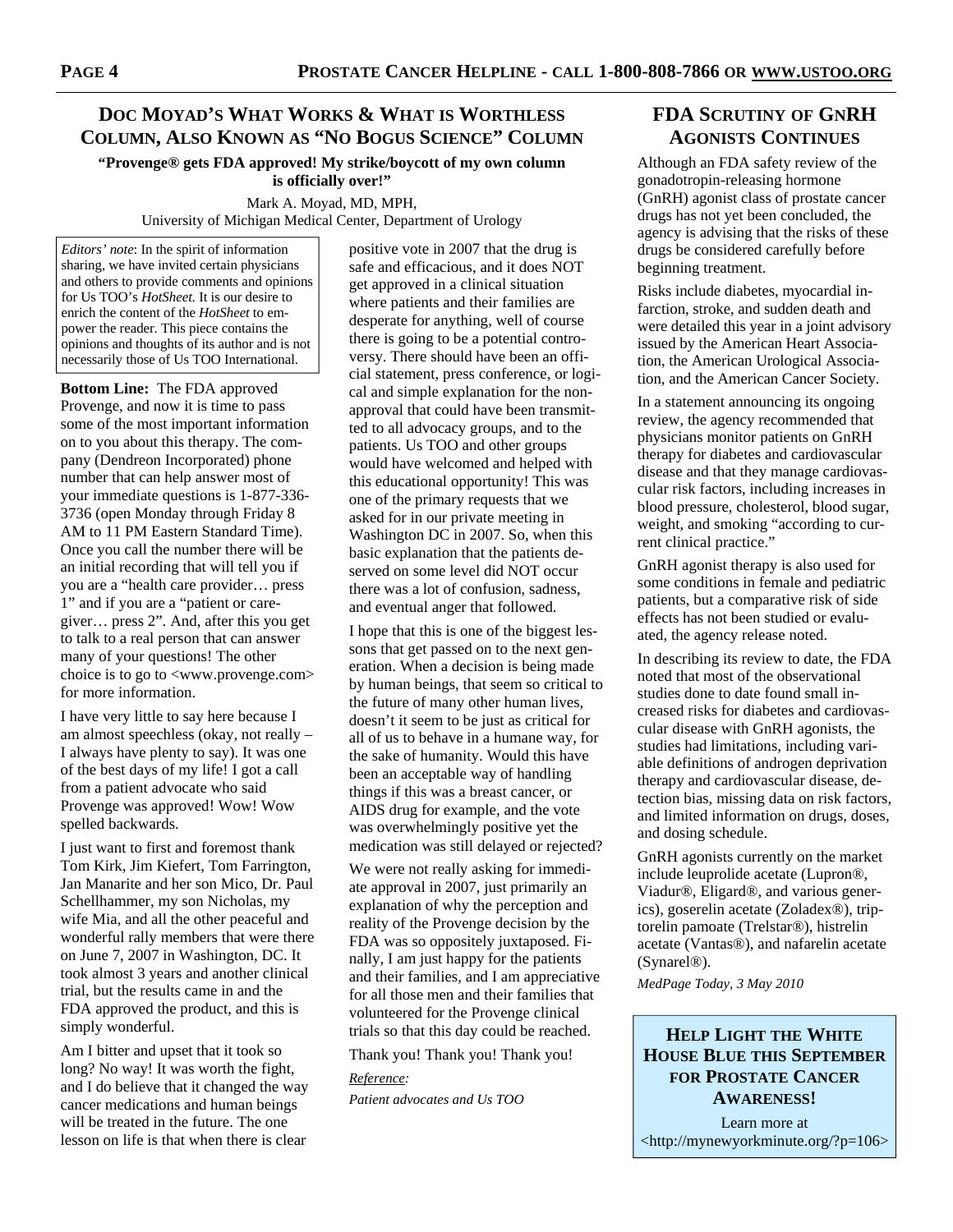# **DEGARELIX SHOWS PROMISE AS SECOND-LINE HORMONAL THERAPY FOR PATIENTS WITH PROSTATE CANCER**

Degarelix, a new gonadotrophinreleasing hormone (GnRH) receptor blocker, could stabilize or reverse disease progression in men with prostate cancer after failure of GnRH agonist treatment, researchers reported at the 25th Annual European Association of Urology (EAU) Congress. Results showed that degarelix maintained PSA suppression and lowered levels of luteinizing hormone (LH), follicle-stimulating hormone (FSH), and testosterone. Kurt Miller MD, Department of Urology, Charité Universitätsmedizin Berlin, Berlin, Germany, discussed the 3 month results of an open-label, multicenter study exploring the utility of degarelix as second-line therapy for prostate cancer with signs of hormone resistance.

This study included 25 men with histologically-confirmed prostate cancer who had experienced PSA progression despite at least 1 year of GnRH agonist treatment. PSA progression was defined as 2 consecutive 50% rises in PSA above nadir at least 2 weeks apart and at least 1 PSA value of  $\geq$ 2.5 ng/mL in the last 6 months of treatment. Most men had locally advanced (44%) or metastatic (28%) disease and a Gleason score of 7 to 10 (76%). Men received an initial dose of degarelix 240 mg followed by monthly maintenance doses of 80 mg, all given by subcutaneous injection.

Stabilization of PSA was defined no

*(Continued on page 8)* 

#### **PCRI Announces the Search for the 2010 HARRY PINCHOT AWARDEE for Personal Dedication and Support to the Prostate Cancer Community**

Harry lost his 13-year battle against prostate cancer in January 2008. In his honor, PCRI would like to recognize unsung heroes like Harry that are out there making a difference in other people's lives. Harry served on the staff at PCRI, and was an active and essential member of the Us TOO International Board of Directors.

Please visit <www.prostate-cancer.org/ pcricms/node/384> for more info, or request a nomination form from PCRI at 1-800-641-PCRI.

### **BIOMARKERS PREDICT PROSTATE CANCER PROGRESSION**

Researchers at Johns Hopkins have evaluated a simple, more specific blood test that identifies men undergoing proactive surveillance for low-grade, lowstage, non-palpable prostate cancer who would eventually require treatment. These results, presented at the American Association for Cancer Research 2010 Annual Meeting, may be a major advance in prostate cancer risk assessment.

"Finding biomarkers that can predict future unfavorable biopsy conversion will help us to identify men with prostate cancer who may or may not need treatment," said Robert W. Veltri, PhD, associate professor of urology and oncology and director of the Fisher Biorepository & Biomarker Laboratory at The Brady Urological Research Institute, Johns Hopkins Hospital, in Baltimore, MD.

Using the novel application of the Prostate Health Index immunoassay and DNA content measurements performed by image analysis, Veltri and colleagues tested 71 men enrolled in the Johns Hopkins Hospital Proactive Surveillance Program. They measured serum total PSA, free PSA and pro-PSA, performed a digital rectal examination semiannually and conducted a surveillance biopsy examination each year. The Prostate Health Index, developed by Beckman-Coulter, Inc., is a calculation involving at least three forms of PSA, one of which is pro-PSA.

Thirty-nine men developed an unfavorable biopsy, which is cancer progression defined as an increase in grade or tumor volume. The remaining men maintained favorable biopsies. Results showed that the level of Prostate Health Index was higher in men who were determined to have unfavorable biopsies, according to Veltri. Additionally, the researchers found that DNA content in biopsy tissue from the prostate gland next to the cancer area and area itself were significant predictors of a change from a favorable to an unfavorable biopsy in the men in the Proactive Surveillance Program.

"Our findings were slightly surprising; serum pro-PSA level by itself was not able to predict unfavorable biopsy conversion in our Proactive Surveillance Program," Veltri said. "However, Prostate Health Index, which incorporates

pro-PSA, free PSA and total PSA in the index, was significant for predicting unfavorable biopsy conversion."

While PSA testing may be responsible for the decreasing US prostate cancer death rates, Veltri said the question is raised "are we over-diagnosing and over -treating prostate cancer?"

Several studies have indicated that between 35 and 50 percent of men diagnosed with prostate cancer using a PSA test have cancers that would not have been detected if a PSA test had not been performed. This is the case especially with low-grade, low-stage and nonpalpable, small-volume prostate cancers. *Medical News Today, 20 April 2010* 

**RT LACKS DATA**

*(Continued from page 2)* 

compare all types of treatments, not just RT, to each other – also known as comparative effectiveness research.

"Given the paucity of evidence ... any evidence that can be gathered will be useful," said panel member Jeffrey Jarvik, a radiologist at the University of Washington. How that evidence impacts the potential for future payments is a particular concern for newer types of RT, such as Accuray's CyberKnife, that are not paid for by Medicare in some US states. Several prostate cancer patients from Oklahoma and Texas, two states that don't cover it, called on the panel to back such treatments.

Marcel Salive, head of the CMS's division that oversees prostate cancer coverage, said the agency would weigh the panel's advice as it decides whether further action is needed. But he added that the overall lack of data on RT would likely cause "a real difficulty in drawing conclusions" and make it tough to make any nation-wide coverage decisions.

Officials from Accuray did not speak at the meeting but have stated that they are concerned that CMS could reject payment for use of the Company's device in prostate cancer patients in the future.

*Reuters, 21 April 2010*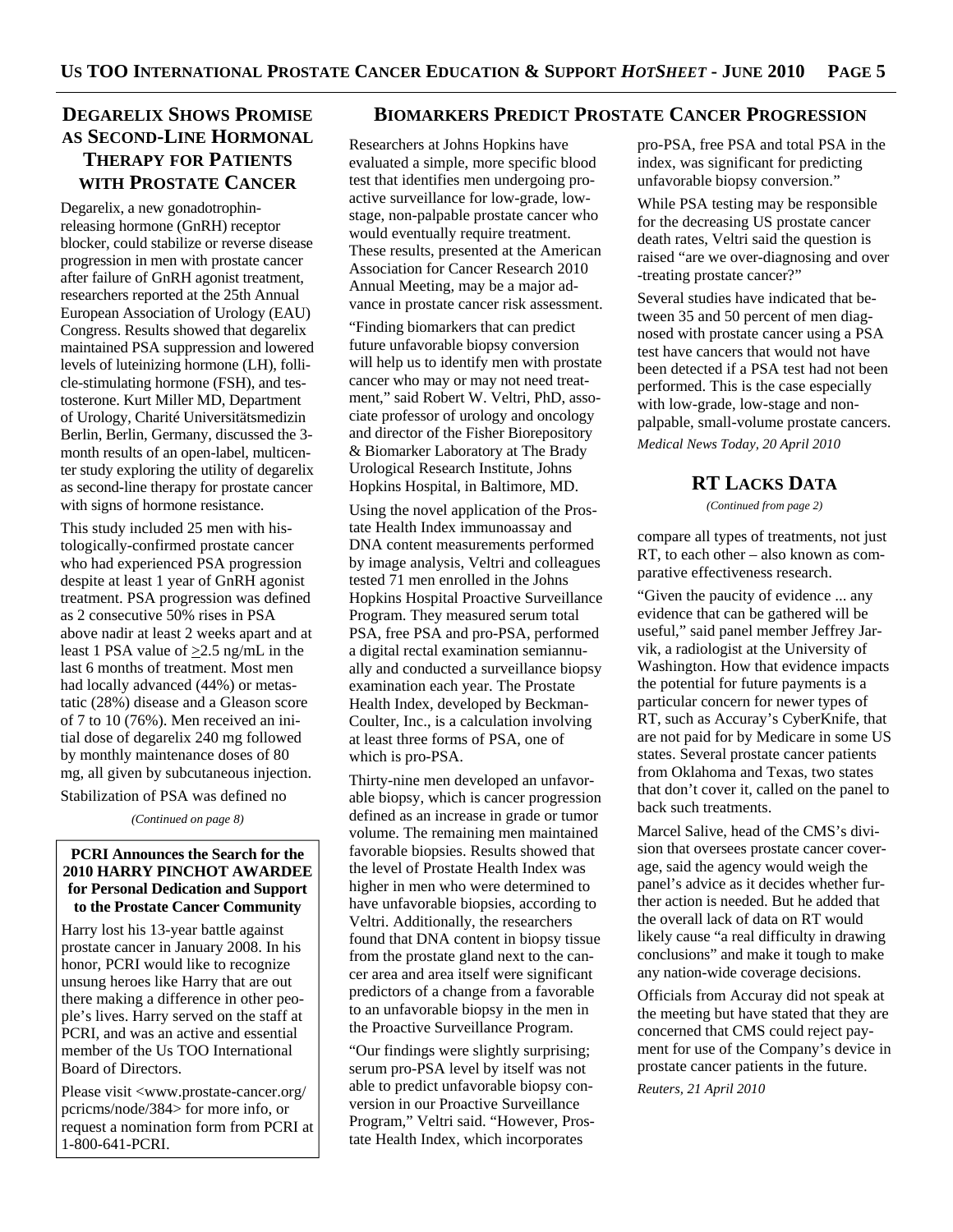#### **DISCUSSING PROVENGE WITH PROSTATE CANCER PATIENTS**

Clinicians are likely to be hearing from patients about sipuleucel-T (Provenge, Dendreon), the immunotherapy that has just been approved by the US FDA for the treatment of metastatic castrationresistant prostate cancer (mCRPC). Media coverage has been widespread about both the approval and anticipation of the approval, with stories by many outlets.

Because of the news coverage and for other reasons, patient expectations might need to be dampened and some education provided, suggested Richard Greenberg, MD, chief of urologic oncology at Fox Chase Cancer Center in Philadelphia, PA. "It's not a home run," Dr. Greenberg told Medscape Oncology.

"The median improvement in survival was about 4 months, compared with placebo. That's not insignificant, but it's not a big change in the treatment of metastatic prostate cancer." The survival benefit with Provenge is not that much greater than the 2.4 month advantage with docetaxel (Taxotere®), he added. However, the survival benefit with Provenge comes with another advantage – less toxicity, Dr. Greenberg noted. "It's well tolerated."

"Patients may think that Provenge is like a vaccine for polio," said Dr. Greenberg. "It's not preventative or a cure – that must be communicated to patients," he said. "It's really not a vaccine. It's an immunotherapy," he added.

Another important point is that Provenge is only for men with metastatic disease who have progressed on hormonal therapy and, among those men, only those with asymptomatic or minimally symptomatic disease, said Dr. Greenberg. The best candidates for treatment are "appropriately selected" men – those with "good performance status" and a "low volume of bone involvement," he explained. "Those are the patients who do best with this treatment."

Dr. Greenberg believes that combination therapy with Provenge is likely. "I would imagine that Provenge will be used with chemotherapy agents in a multimodal approach in the future," he said. "If we are to get a major improvement in overall survival, it will be with a multimodal approach," he said, not referring to Provenge specifically.

Investment firm J.P. Morgan estimates that a full course of Provenge will cost \$65,000; estimates by other analysts range from \$50,000 to \$100,000. It's a lot of money, said Dr. Greenberg, but comparable to the cost of using bevacizumab (Avastin®) and other targeted therapies used in other advanced cancers.

Money issues aside, Provenge will not be available to many men in the next year, according to the company Web site. The manufacturer, Dendreon, reports that the therapy will be available through approximately 50 centers, all of which were approved clinical trial sites. However, due to the manufacturing requirements for the autologous cellular immunotherapy, only 2000 men will be able to be treated in the first year. However, the company expects to increase capacity once licensure of facilities in New Jersey, Georgia, and California occur in mid-2011.

*Medscape Medical News, 3 May 2010* 

#### **PROVENGE FDA APPROVED**

*(Continued from page 1)* 

domized to the immunotherapy or placebo. Treatment with sipuleucel-T improved median overall survival by 4.1 months compared with placebo (25.8 versus 21.7 months).

At a 2007 meeting, an FDA advisory committee recommended approval of sipuleucel-T, deciding in a 13-4 vote that sipuleucel-T is efficacious and agreeing unanimously on the agent's safety. However, the FDA is not bound by an advisory group's recommendations and decided instead to request more data from the manufacturer, Dendreon, of Seattle, WA.

In an interview with ABC News, David Penson, MD, from Vanderbilt University in Nashville, TN and an investigator in the sipuleucel-T pivotal trial, said the FDA had unresolved issues with earlier trial results because the biologic did not meet the primary endpoint of progression-free survival in some earlier trials.

Nonetheless, some patients treated with sipuleucel-T clearly lived longer than those treated with placebo. Results of the pivotal trial resolved the analysis issues seen in the earlier studies, he said.

*MedPage Today, 29 April 2010* 

#### **AS MAY NOT BE BEST**

*(Continued from page 1)* 

"First, the 44% upgrading rate in men whom we thought had slow growing disease represents men who never should have been placed on AS in the first place," he said. "Second, we demonstrated that we can eliminate the risk of missing an aggressive cancer by successfully treating these men with minimal compromise to their quality of life."

Recent studies have questioned the use of radical prostatectomy (RP) for all patients with prostate cancer, especially those with low-risk disease, in favor of AS, Dr. Samadi observed. At the same time, improvements in RP and radiotherapy techniques and perioperative management have decreased the morbidity of prostate cancer treatments.

Although AS has been shown to be a valid treatment option for patients with low-risk disease, clinically low-risk prostate cancer does not necessarily translate into indolent or insignificant disease on final pathology, he added. Given the difficulties of accurate preoperative staging and grading of prostate cancer, upgrading and upstaging are extremely common at the time of RP.

When discussing treatment options for men who are candidates for AS, it is important to be able to provide solid data on outcomes, both histopathologic and functional, following RP. This study was designed to provide such data to men deciding between RALP and AS.

Dr. Samadi presented data on 368 men deemed candidates for AS who were drawn from a "prospectively maintained" database of 1,249 RALPs. Men who were categorized as eligible for AS had a PSA below 10 ng/mL, a clinical

*(Continued on page 8)* 

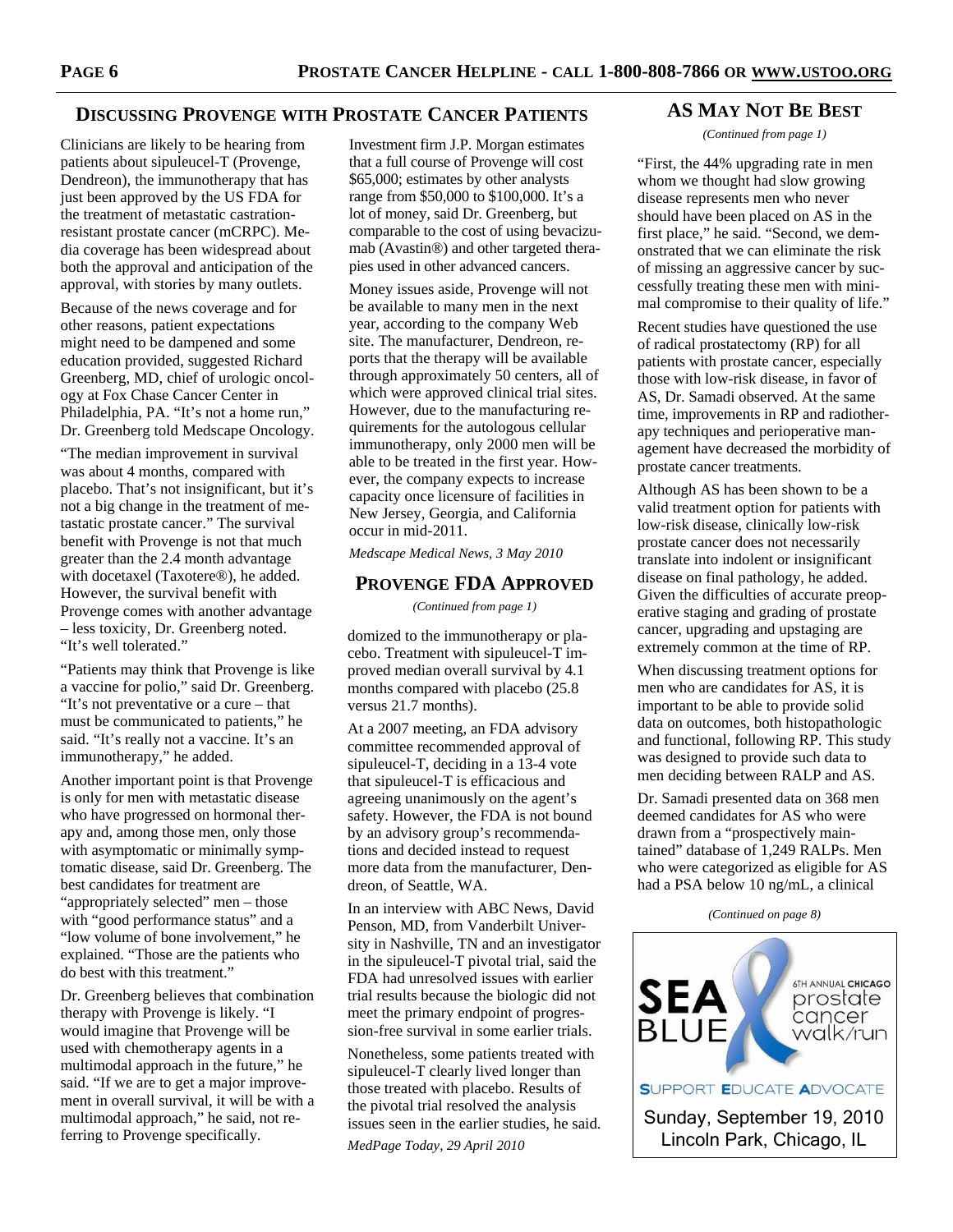*Editors' note*: In the spirit of information sharing, we have invited certain physicians and others to provide comments and opinions for Us TOO's *HotSheet.* Our desire is to enrich the content of the *HotSheet* to empower the reader. Each piece contains the opinions and thoughts of its author and is not necessarily those of Us TOO International.

After what seemed an endless delay, the FDA has approved Provenge for the treatment of men with hormone refractory prostate cancer. This is an exciting addition to the treatments for this disease and now gives men with prostate cancer a second option when hormone therapy is no longer effective.

Several key points are worth noting. First, it will only be suitable for men having progressive metastatic disease with no or minimal symptoms. The treatment can only be given by one of the 300 centers that enrolled men in the study, so men may have to travel to receive this therapy. The number of men who can be treated in the first year will be limited until new production facilities are available. A full course of therapy will cost about \$90,000, which means that Medicare patients without secondary insurance may have trouble paying for it.

Lastly, although it definitely improves survival more than chemotherapy, it is not a home run; the average improvement in survival is about 4 months. The good news is that the treatment has far fewer side effects than chemotherapy and may become the first line of treatment for men failing hormone therapy.

**The Bottom Line:** Provenge offers men a novel way to treat progressive metastatic disease that is well tolerated.

The FDA has decided to review the side effects of GnRH (LHRH) therapy, specifically addressing the potential risk of cardiovascular disease and diabetes. A recent guideline from the American Heart association and the American Urological Association recommended that men be carefully monitored and risk factors for these diseases be addressed. The problem is that randomized studies of these medications have not shown an increased risk but uncontrolled, retrospective analyses suggest a cause and effect.

**The Bottom Line:** Hormone therapy like all treatments has pros and cons.

#### **DOCTOR CHODAK'S BOTTOM LINE**

This advisory does not mean men should stop their treatment, but more careful monitoring and checking for underlying heart disease is worth doing.

An interesting study was presented in Europe in which a small group of men were given the LHRH Antagonist, Degarelix after developing a rising PSA while receiving an LHRH agonist. The study found a drop in the PSA in some of these men. Until this study is published, it must be interpreted with caution.

The main issue has to do with what testosterone (T) level is needed for an LHRH agonist. There are some studies that suggest better results on hormone therapy when the T level is much lower than 50 ng/dL. Surgical castration drops the testosterone level to less than 20 ng/ dL. If the T level is above 20 but less than 50, even surgical castration can lower the PSA level after an LHRH has been used. Studies also have shown that the PSA can drop by switching to a different LHRH agonist when the PSA is rising and the T level is not below 20 ng/dL.

**The Bottom Line:** Monitoring T is an important part of treating men with either an LHRH agonist or antagonist. If the PSA is rising and the T level is not below 20 ng/dL, trying another one of these drugs should be considered before moving on to some other therapy.

The full benefit of hormone therapy may not have been achieved yet. New drugs that block or lower male hormones appear to help men who have already been treated with an LHRH agonist or antagonist. One is MDV3100, which is discussed in this *HotSheet*. The latter drug has different results at different doses and now is ready to move on to further testing. The good news is that new therapies for advanced disease may become available in the next few years.

**The Bottom Line:** Men who progress while on LHRH therapy still can benefit from medications that also block male hormones. Randomized studies are now needed to find out the overall effect.

In previous columns, I have raised concerns about articles promoting different types of radiation for prostate cancer including Cyber knife and Proton Beam. The problem has been a lack of proof that

these are better than less expensive alternatives. Now the Center for Medicare Services or CMS, which is responsible for deciding what therapies should be covered under Medicare, is conducting a review of the different radiation therapies it covers. This is an important project because the publicity surrounding these newer treatments has not been supported by a single study proving it is better.

**The Bottom Line:** Men considering newer forms of radiation therapy such as Cyber knife or Proton Beam should realize that long-term survival is not known. What happens to the PSA in 5-7 years is not a valid way to compare different forms of radiation.

The article by Powell and co-workers revisits a long-standing question; Does prostate cancer progress more rapidly in African-American (AA) men compared to Caucasians or do they just get diagnosed at a later time. Studies support both concepts. In this study, the authors found similar disease beginning at age 20 in autopsies of men without a diagnosis of prostate cancer but they found more advanced disease in men having radical prostatectomy in the Detroit area. There is no question that the death rate for AA men has been higher during the last 20 years but this study still does not clear up the exact cause. Nevertheless, the results do have important implications for Active Surveillance (AS).

**The Bottom Line:** There is a growing recognition that many men with prostate cancer are getting treated unnecessarily. A number of AS studies are in progress but the proportion of AA men in those studies is very low. Therefore, AA men should be very cautious about undergoing AS until more data is available.

As the popularity of AS increases, there is a great need to tell which cancers need to be treated. The study reported on men using several biomarkers may be one way to make this decision. The preliminary results are encouraging but much further research is needed.

**The Bottom Line:** New ways are needed to decide who is a good candidate to go on and stay on AS.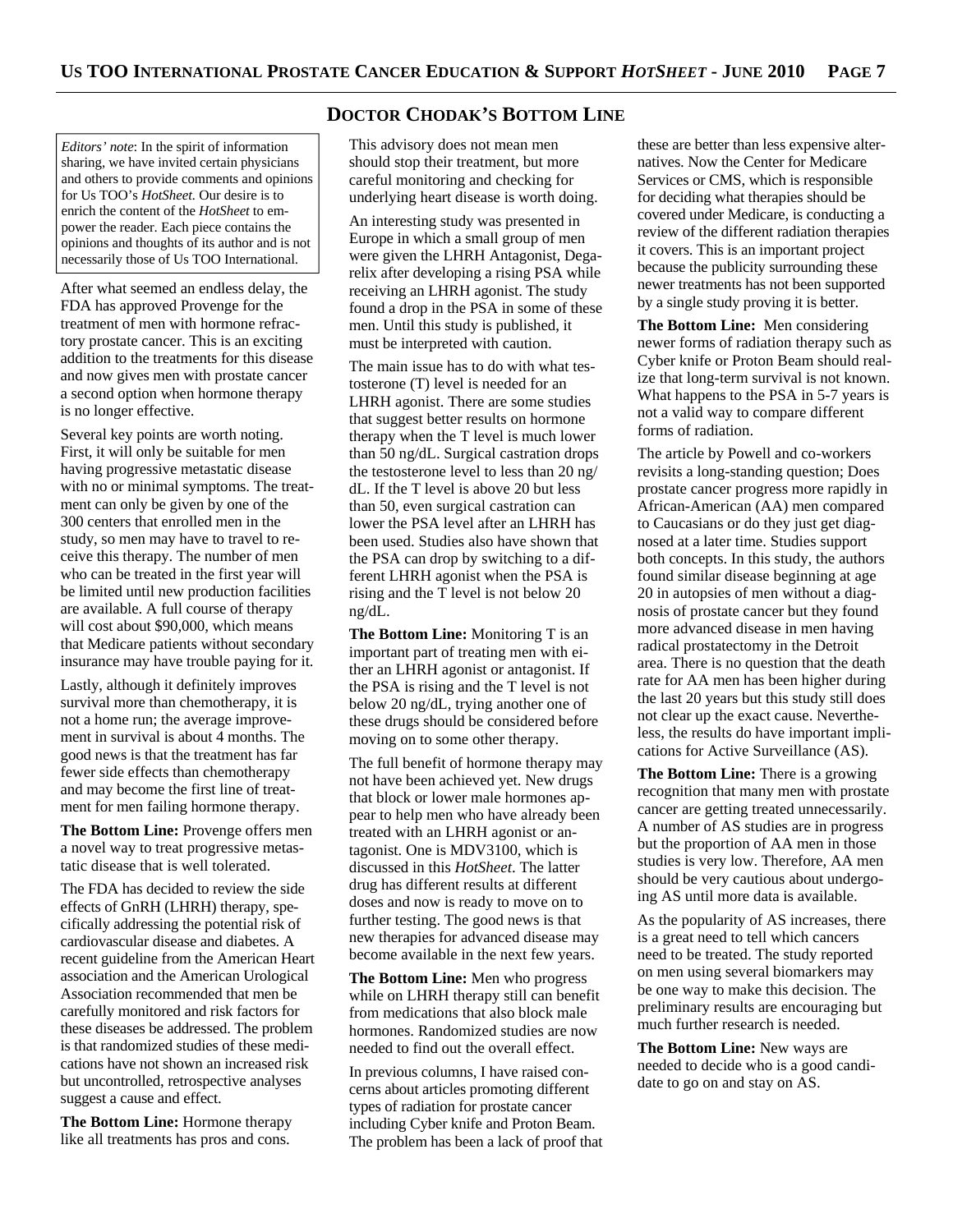#### **MDV3100**

*(Continued from page 3)* 

was similar in chemotherapy-naïve and chemotherapy-treated men, but the time to progression was greater in the chemotherapy-naïve group (41 vs. 21 weeks).

The editorial makes the point, however, that even this 21-week time to progression after chemotherapy is "clinically meaningful, particularly for a class of agents believed, until recently, to have no rationale whatsoever in this patient population."

MDV3100 is a very potent androgen receptor antagonist, lead author Dr. Scher told Medscape Oncology. It is also more specific than the older antiandrogens, such as flutamide (Eulexin®, Drogenil®) and bicalutamide (Casodex®), which have been and still are used in prostate cancer, usually with gonadotropin-releasing hormone agonists/antagonists, such as leuprolide (Lupron®) and goserelin (Zoladex®). However, these older antiandrogen compounds also have some agonist activity and have been found to stimulate prostate cancer growth in some men, Dr. Scher explained. This has not been seen with MDV3100, he noted.

*Adapted from Medscape Medical News 15 April 2010* 

#### **AS MAY NOT BE BEST**

*(Continued from page 6)* 

stage of T2A or below, and a biopsy Gleason score of 6 or less in 1 or 2 cores, with less than 50% tumor volume in a single core.

The study found that, on final histopathology, 147 AS candidates (40%) were upgraded from a Gleason 6 biopsy score to  $3+4=7$ . Fifteen  $(4.1\%)$  men were upgraded to 4+3=7, and 1 was upgraded to Gleason 8 or higher. Seventeen men (4.6%) were upstaged to pT3 or pT4 disease, and 12 of them were also upgraded.

Bilateral nerve-sparing was performed in 97% of patients. Follow-up of 221 patients at 12 months showed that 88% of men had recovered potency (potent preoperatively and having a Sexual Health Inventory for Men score of 16), and 95% were continent (meaning they needed 0 or 1 security pad per day).

Biochemical recurrence, defined as a PSA of 0.2 ng/mL at least 6 weeks after RALP, occurred in 1.6% of patients at a median follow-up of 13.9 months.

As for which men with prostate cancer should choose AS over RALP, Dr. Samadi said, "I think that AS is ideal for older men and those whose PSA doubling time and velocity are slow."

*Medscape Medical News, 28 April 2010* 

#### **DEGARELIX**

*(Continued from page 5)* 

more than a 10% relative change from baseline after 3 months of treatment. At month 1, there appeared to be 8 responders; however, 4 men (16%) achieved the primary endpoint. One man had castrate testosterone at screening but a borderline testosterone value and high LH at entry. A second responder had castrate testosterone but measurable LH at entry, while the remaining 2 responders had castrate testosterone and undetectable LH.

PSA doubling time was prolonged in 64% of men (n=14). LH levels became undetectable in 88% of men after the switch to degarelix. Levels of FSH and testosterone fell in 84% and 40% of men. Some men appeared to have responded after 3 months. A total of 60 adverse events were reported by 18 men  $(72\%)$ ; most were mild  $(56\%)$  or moderate (32%), and 1 man discontinued due to adverse events.

Funding for this study was provided by Ferring Pharmaceuticals.

*"Open-Label, Exploratory Study of Degarelix as Second-Line Hormonal Therapy in Patients with Prostate Cancer," abstract 144, presented at the 2010 EAU Congress.* 

*Doctor's Guide News, 20 April 2010* 

# **US TOO INTERNATIONAL: OUR MISSION**

Be the leading prostate cancer organization helping men and their families make informed decisions about prostate cancer detection and treatment through support, education and advocacy.



**US TOO INTERNATIONAL See blue. SEA Blue. SUPPORT EDUCATE ADVOCATE** 

|  | US TOO INTERNATIONAL Tax Deductible Donation |  |  |  |  |                                                                                                        |  |  |
|--|----------------------------------------------|--|--|--|--|--------------------------------------------------------------------------------------------------------|--|--|
|  |                                              |  |  |  |  |                                                                                                        |  |  |
|  |                                              |  |  |  |  |                                                                                                        |  |  |
|  |                                              |  |  |  |  |                                                                                                        |  |  |
|  |                                              |  |  |  |  |                                                                                                        |  |  |
|  |                                              |  |  |  |  | Please accept my enclosed tax-deductible donation to Us TOO a not-for-profit $501(c)(3)$ organization. |  |  |
|  |                                              |  |  |  |  |                                                                                                        |  |  |
|  |                                              |  |  |  |  |                                                                                                        |  |  |
|  |                                              |  |  |  |  |                                                                                                        |  |  |
|  |                                              |  |  |  |  | US TOO INTERNATIONAL, Inc., 5003 Fairview Ave., Downers Grove, IL 60515                                |  |  |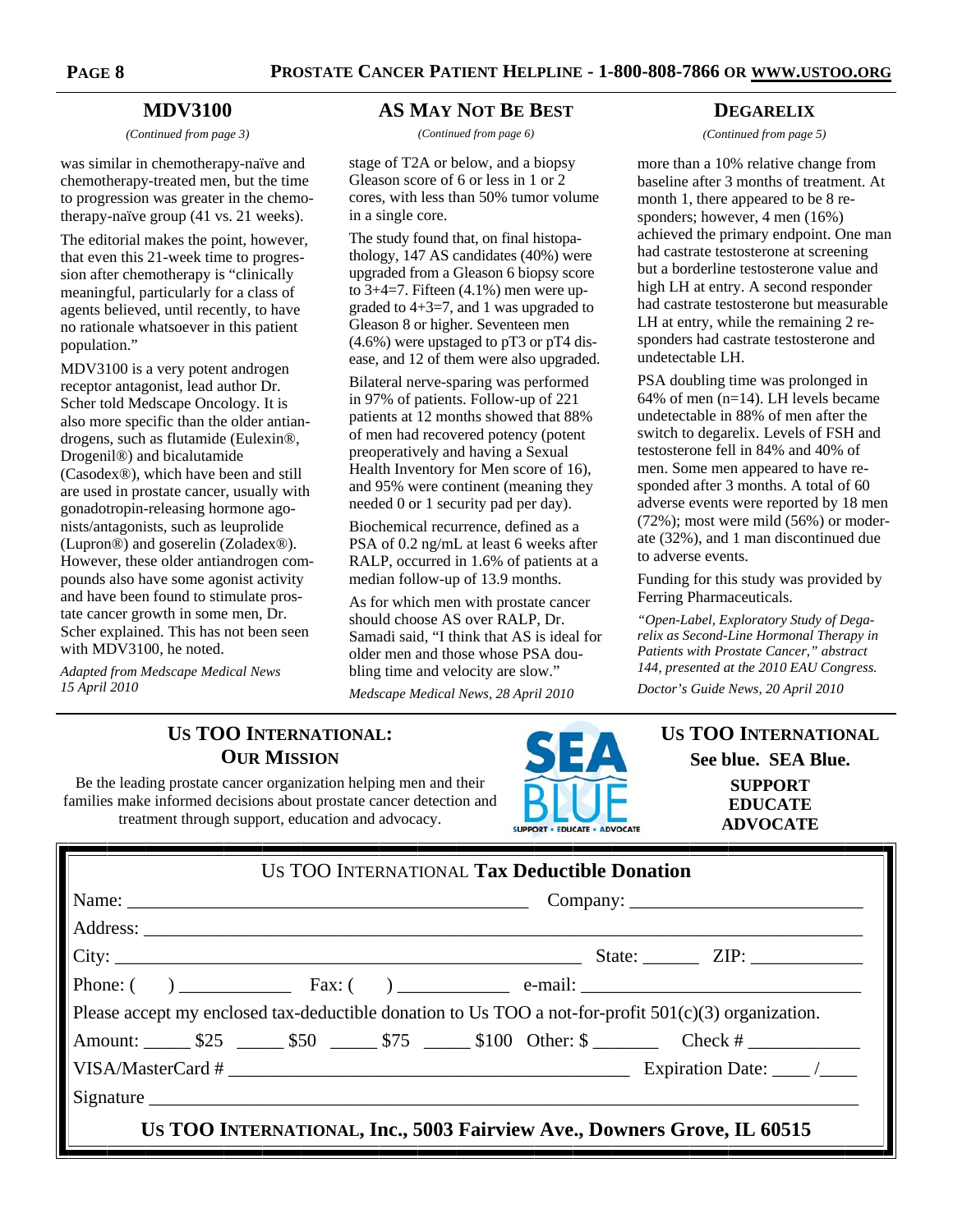



# **Summit, Symposium & Celebration**



**for Men and their Families Battling Prostate Cancer**

> **August 20 - 21, 2010 Chicago, Illinois**

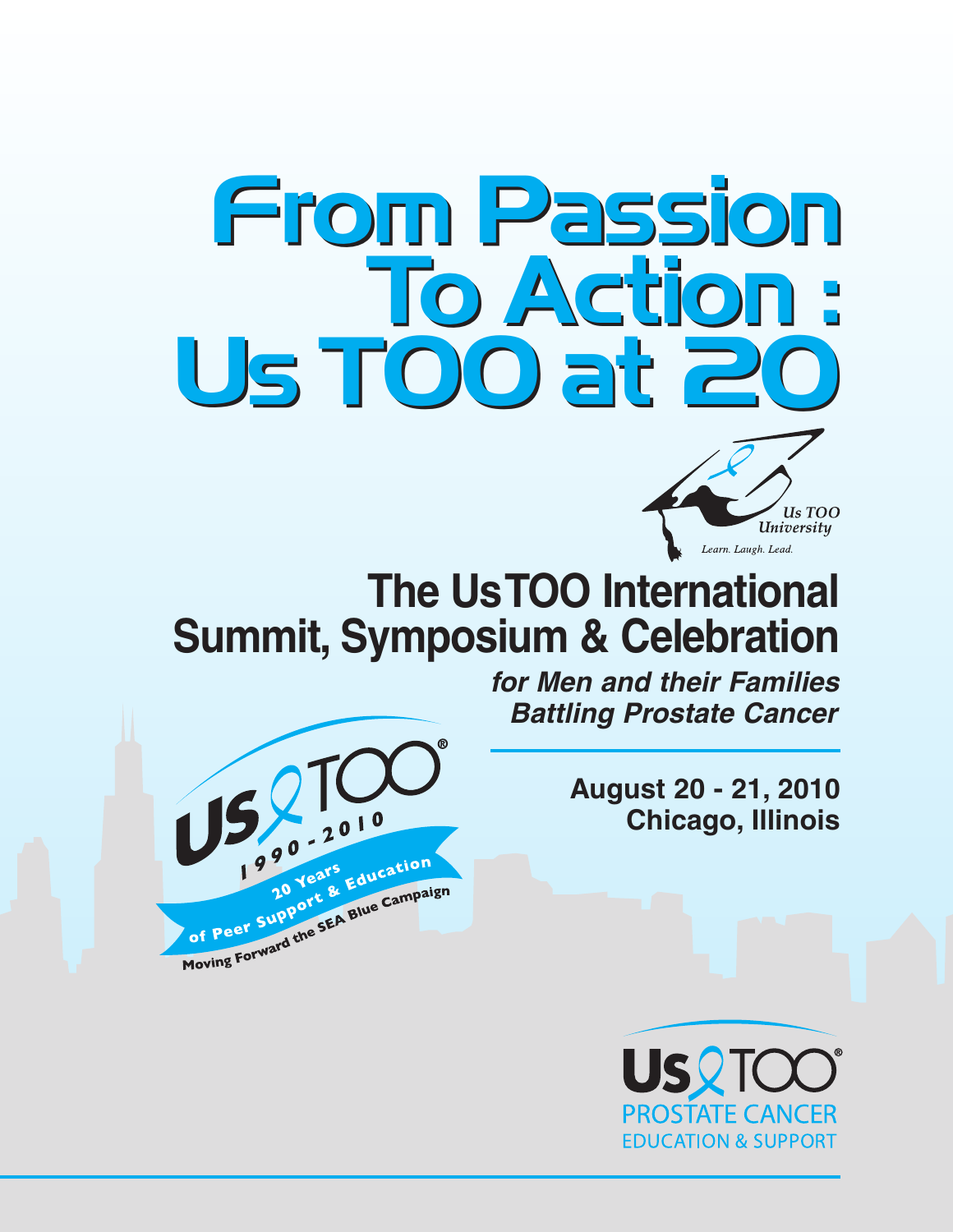# **From Passion To Action : Us TOO at 20 From Passion To Action : Us TOO at 20**

**The UsTOO International Summit, Symposium & Celebration for Men and their Families Battling Prostate Cancer AUGUST 20 - 21, 2010 • CHICAGO, ILLINOIS**



This year, Us TOO International turns 20 years old, and the Us TOO Board of Directors has a vision to build on our anniversary with a celebratory symposium to bring prostate cancer awareness and action to the forefront in 2010.

We are all aware of the recent increased controversy in PSA screening, when to initiate prostate cancer treatment and research funding needs. Also very importantly, we can't forget that men in the baby boom generation are now reaching the "age of increased risk" for prostate cancer, with 70 million boomers now aged 46 to 65. More men than ever are being diagnosed with prostate cancer now, and will continue to be at an increasing rate over these next 20 years. What can we do to help guide and support them?

Here is our chance for the Us TOO network and brotherhood of survivors to take action and get involved! We invite you to our upcoming two-day, patient educational symposium, national advocacy summit, and anniversary celebration event:

"**From Passion To Action: Us TOO at 20"**

**The Us TOO International Summit, Symposium & Celebration for Men and their Families Battling Prostate Cancer** to be held August 20-21, 2010 at the Hyatt Regency O'Hare (Rosemont, IL) in the Chicagoland area.

Learn and share information for yourself, your family, your community. Reconnect with old friends and meet new ones. Come to honor the men and women who have carried the Us TOO banner forward over the last 20 years, and join with them. Get involved with your brothers and families in the fight against prostate cancer.

#### **Speakers Exhibits**



The educational symposium includes nine sessions over two days, with presentations by Damon Arnold, MD, Director, Illinois Department of Public Health; Michael J. MD; John Mulhall,

MD; Charles "Snuffy" Myers, MD; Paul Schellhammer, MD; Captain E. Millissa Kaime, MD, Director of the Congressionally Directed Medical Research Programs; Jonathan McDermed, PharmD, Us TOO HotSheet newsletter co-editor and Director, Scientific & Clinical Affairs at IRIS Diagnostics; and a survivor and his wife, David and Kathie Houchens.

The Friday Exhibits will feature informational displays from vendors, non-profit organizations and a "Meet the Authors" area where attendees can speak with and purchase prostate cancer and prostate health-related publications.

#### **Attendees**

Us TOO University

Learn, Laugh, Lead.

Dattoli, MD; Mark Moyad, Event attendees will include men and their families responding to a prostate cancer diagnosis or recurrence,

local Us TOO affiliated chapter support group leaders and other volunteers from around the country, Us TOO International Board members and other leadership, interested medical professionals, supporters and collaborators from the non-profit and for-profit prostate cancer

communities, and anyone who has had a special connection to Us TOO International over our last 20 years.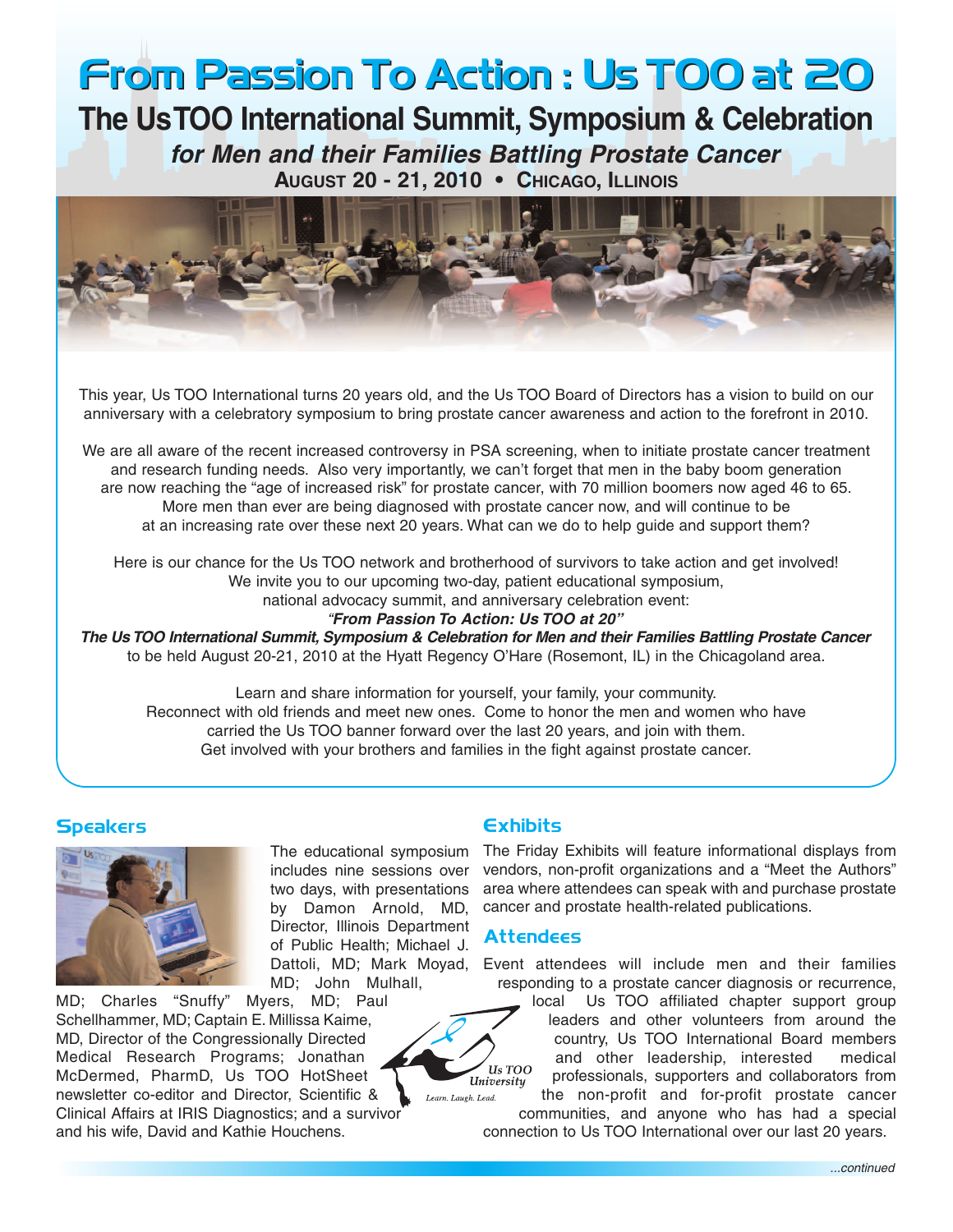#### **Summit**

A highlight of the event will be the **ADVOCACY SUMMIT: Moving Beyond the Confusion About Prostate Cancer Screening and Treatment, to be held on Friday, August 20, 2010 from 10:00 am to 1:30 pm**. The summit provides the opportunity for survivors and family members, Us TOO leaders and volunteers, and representatives from the prostate cancer non-profit community to discuss common ground and next steps in the national debate surrounding prostate cancer screening and treatment.

The summit will be facilitated to assure open discussion from panelists and the audience. One expected outcome will be the creation of an Us TOO International position statement on early detection, screening and treatment for prostate cancer – from the patients' perspective.

The agenda will include a presentation on plans for imaging advancements to improve prostate cancer diagnostic and treatment tools by Faina Shtern, MD, President and CEO, AdMeTech Foundation, an update of NCCN



Clinical Practice Guidelines in Oncology for Prostate Cancer by James L. Mohler, MD, of Roswell Park Cancer Institute and chair of the NCCN Guidelines Panel for Prostate Cancer, and othe invited presenters from the American Cancer Society and the American Urological Association. Representatives from other prostate cancer non-profits making up America's Prostate Cancer Organizations will also be invited to participate.

# **20th Anniversary Celebration & Awards Dinner!**

The Friday night **20th Anniversary Celebration & Awards Dinner** will provide a platform to recognize the progress Us TOO has seen in the last 20 years, celebrate the contributions of our volunteers, and promote the opportunities Us TOO has in store for the future. A panel discussion of past and present Us TOO International leaders will be featured, including moderator Fred Mills, current Us TOO International Chairman of the Board, past chairmen Edward C. Kaps, Lew Musgrove, Jim Kiefert, and founding physician Gerald Chodak MD. All event attendees and dinner guests are asked to bring a blue item for the **Us TOO True Blue Fundraiser Raffle**.





The Symposium ends with an exciting and casual **Pints for Prostates**  Beer Tasting Fundraising Event on Saturday Evening from

 $5:30 - 8:00$  pm.

All proceeds benefit Us TOO International.



## **Register Now!**

**at our Us TOO 20th Anniversary Celebration! Us TOO Summit, Symposium & Celebration for Men and their Families Battling Prostate Cancer**

**August 20-21, 2010 • Hyatt Regency O'Hare, Rosemont, IL**

See**www.ustoo.org/2010symposium** for details

# **Register by August 6, 2010 and SAVE!**

**Questions?** Call **1-800-80-UsTOO (1-800-808-7866)**

We hope to see you in Chicago this summer!

**...And DON'T FORGET!** All event attendees and dinner guests are asked to **bring a blue item** for our fun **Us TOO True Blue Fundraiser Raffle** Friday night!



# **Win this Beautiful Lithograph!**



**"Hi5s" by Metin Bereketli – Healing Painter**